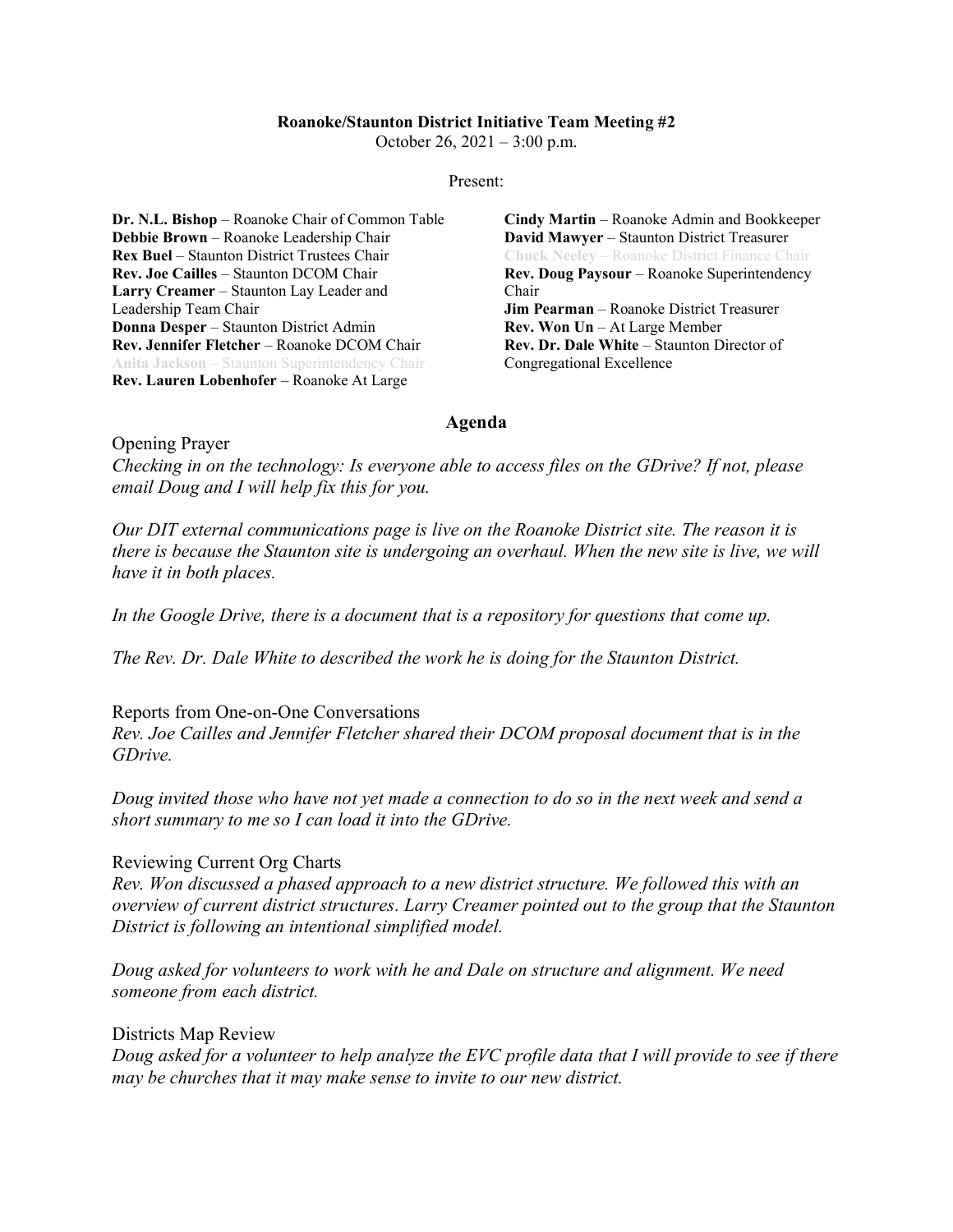Action Items

*On November 1, Doug is hosting four listening sessions via Zoom. This will the first of a number of times I will do this. November 1 breaks down as follows:*

*Roanoke Clergy: 11:00 a.m. Staunton Clergy: 12:30 p.m. Roanoke Lay Leaders: 6:00 p.m. Staunton Lay Leaders: 7:15 p.m.*

*If anyone from our team can attend any of these sessions, it would be helpful.*

*Other action items: one-on-ones if they have not happened with short summaries for the GDrive. The volunteers will work on structure and the map assignment, and of course, the listening sessions.*

Closing Prayer